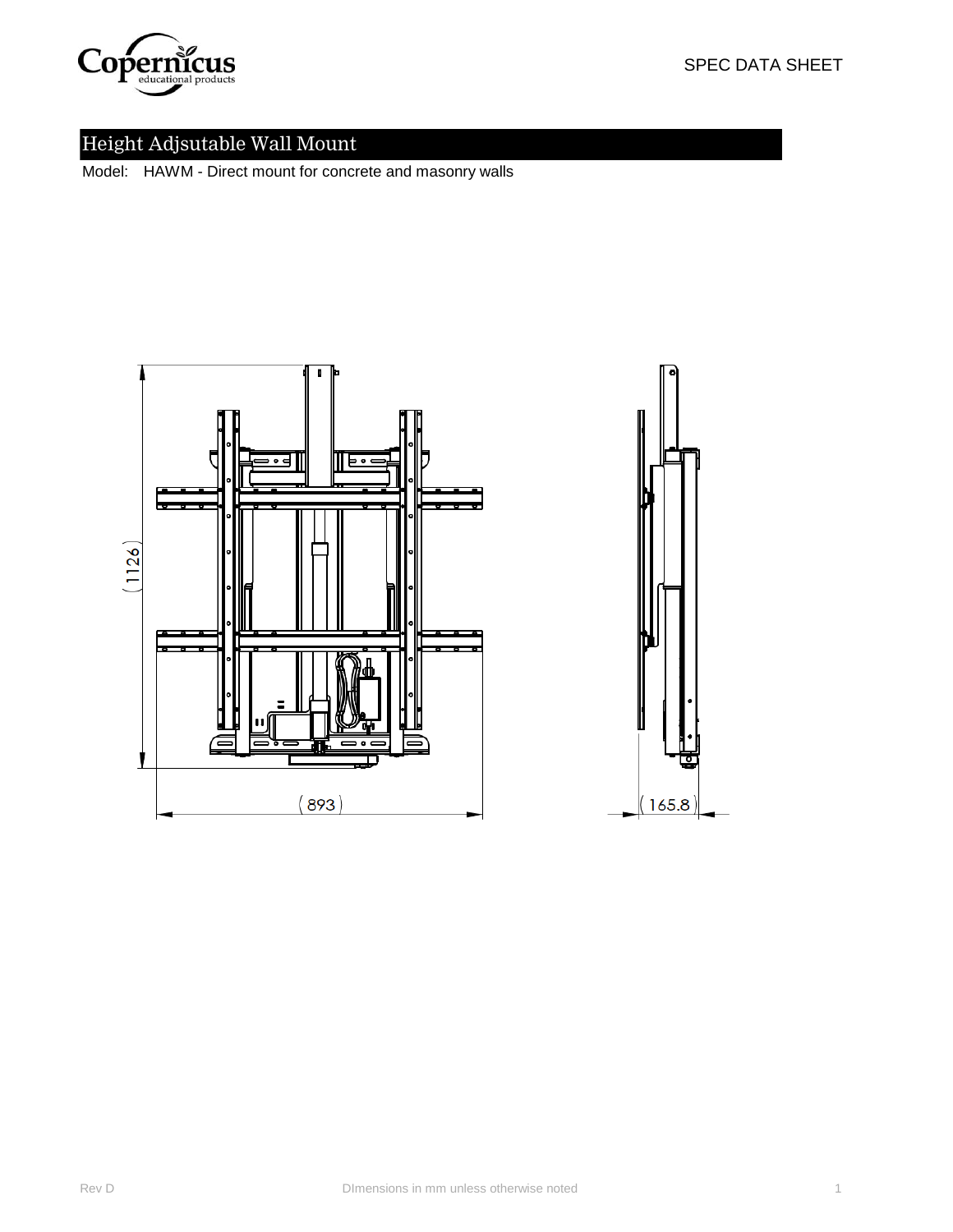

Model: HAWM1 - Wood stud mounting with floor support

## **DO NOT INSTALL ON STEEL STUDS!**



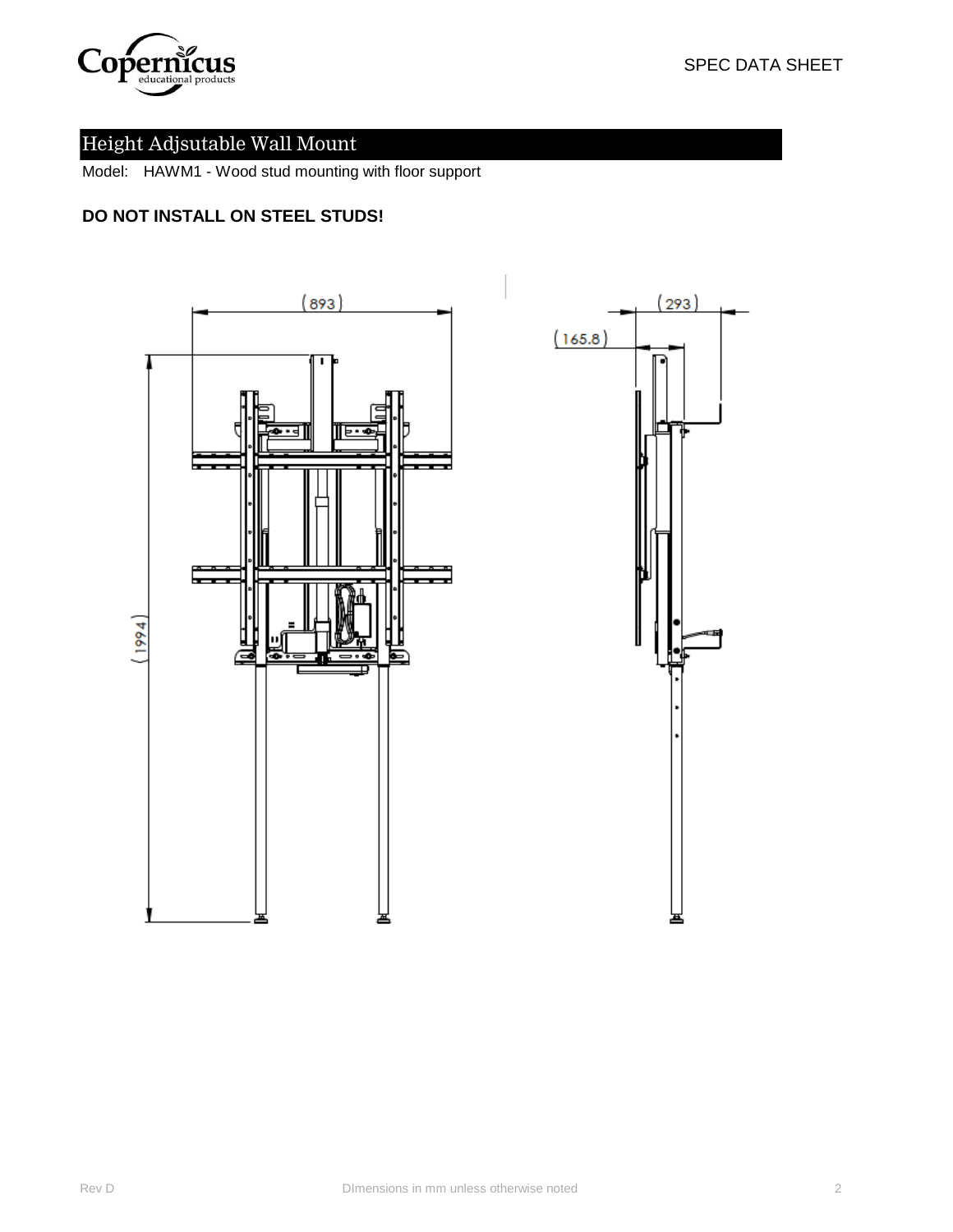

Model: HAWM, HAWM1

### **Warranty:**

Lifetime warranty on frame and powerbar 5 year warranty on electric lift

## **Physical Specifications:**

#### **Direct mount for concrete and masonry walls:**

Width = 893mm (35-1/8") - includes panel mount Depth =  $165.8$ mm  $(6-1/2")$  - include panel mount Height = 1126mm (44-3/8") - mount adjsuted to highest position

#### **Wood stud mount with floor support:**

Width = 893mm (35-1/8") - includes panel mount Depth = 293mm (11-1/2") - include panel mount Height = 1994mm (78-1/2") - mount adjsuted to highest position

#### **Flat Panel Compatibility:**

Commonly supported flat panels include: SMART, Promethean, Clever Touch, Clear Touch and Spacers and longer screws are provided for flat panels that do not have a flat back, like Promethean.

#### **Flat Panel Mounting Stretchers:**

This unit comes with its own VESA flat panel mount.

Supported Screen Size: Up to 86" Supported VESA: 300 x 200 (min) 800 x 700 (max) Max Weight: 250lbs (114kg)

#### **Power Strip Specifications:**

Outlets: 6 Right-angle NEMA 5-15R Size: 1-1/2" H x 9-5/8" W x 1-3/4" D (4.0cm H x 24.4cm W x 4.5cm D) AC Rating: 125V 15A 60Hz Cable: 14-gauge thickness, 2.5m (8 ft.) length Conformance: cULus Switch: On/Off with built-in surge protection